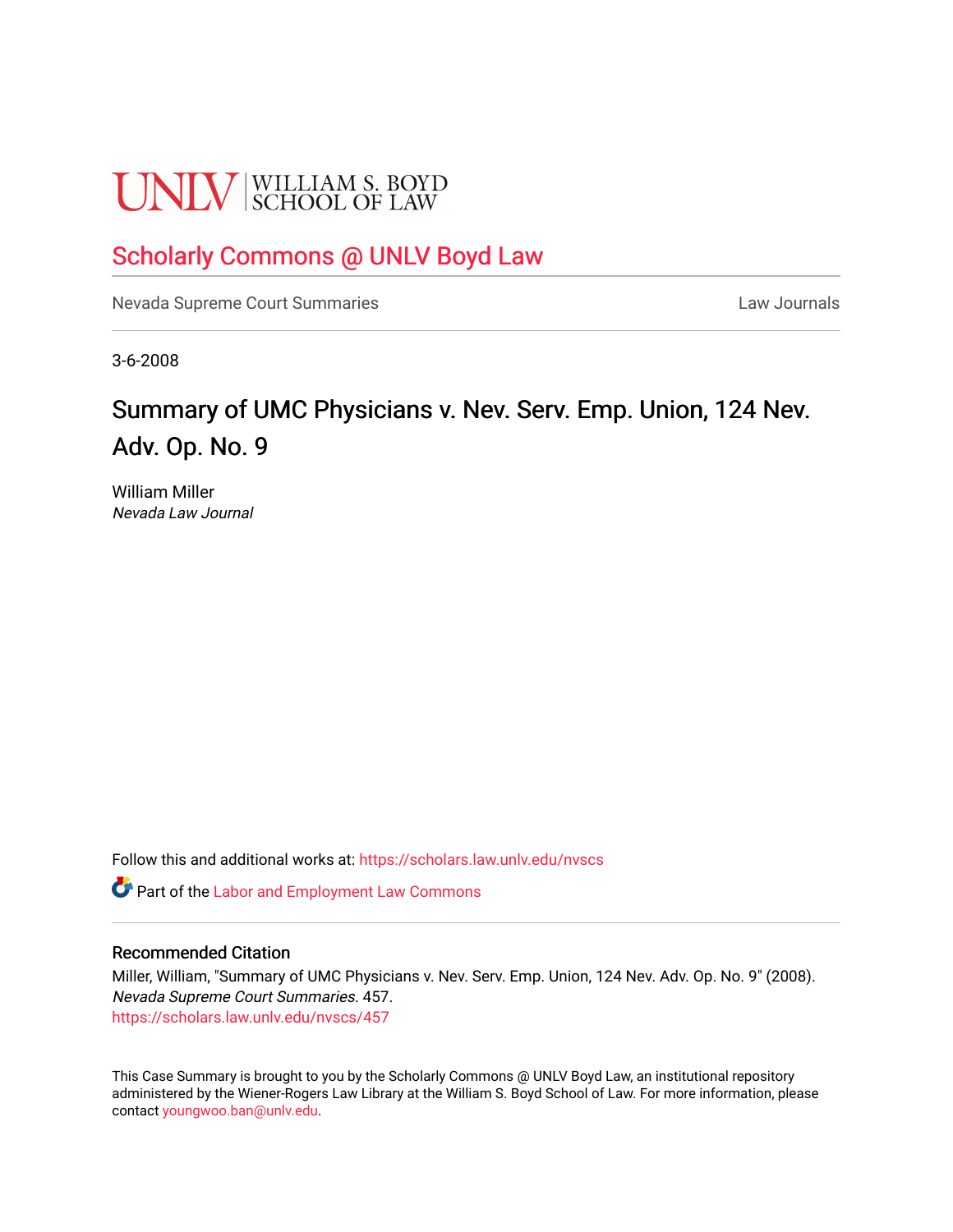# *UMC Physicians v. Nev. Serv. Emp. Unio[n](#page-1-0)***, 124 Nev. Adv. Op. No. 9 (Mar. 6, 2008)[1](#page-1-0)**

# **EMPLOYMENT LAW– FILING A COMPLAINT**

#### **Summary**

This appeal clarifies the procedure and standard for filing a complaint with Nevada's Local Government Employee-Management Relations Board (the "Board"), under NRS 288.110 and NRS 288.040. The Nevada Supreme Court held that a complainant need only be an employee organization as defined in NRS 228.040 and have a legally recognizable interest in a justiciable controversy in order to file a complaint.

#### **Disposition/Outcome**

The Court reversed the district court's order denying judicial review and remanded the matter to the district court with instructions to remand the issue to the Board to determine if: (1) UMC Physicians' Bargaining Unit ("PBU") was an employee organization, as defined in NRS 288.040 and (2) whether PBU's complaint presented a justiciable controversy.

#### **Factual and Procedural History**

 In 1999, the University Medical Center of Southern Nevada (the "Medical Center") recognized Nevada Service Employees Union (the "Union") as the exclusive collective bargaining agent for PBU. $^2$  $^2$  During negotiations between the Union and the Medical Center over a collective bargaining agreement, outsourcing of physicians' jobs was a topic disclosed. When PBU asked the Union to address the outsourcing issue with the Medical Center, the Union refused (PBU alleges), and the Union also withdraw itself from representing PBU.

Appellant PBU filed a complaint with the Board on behalf of the physicians against the Union and the Medical Center on a number of issues, including the outsourcing notion. The Board dismissed the complaint, because it held that PBU lacked standing to bring the claim, as it was not an employee organization recognized as the exclusive bargaining agent for the group of physicians.<sup>[3](#page-1-2)</sup> The district court denied judicial review and PBU appealed the ruling.

#### **Discussion**

 Here, the Court will conduct a de novo review in determining who may file a complaint for the Board's review because it is purely a legal question of statutory and regulatory interpretation. Additionally, when statutes are ambiguous, as is the case here,

<sup>&</sup>lt;sup>1</sup> By William Miller.

<span id="page-1-1"></span><span id="page-1-0"></span> $2$  PBU represents approximately seventy-five physicians who worked for the Medical Center.

<span id="page-1-2"></span> $3$  Historically, the Board has allowed only those employee organizations that are recognized as the exclusive bargaining agents to complain on behalf of the employees whom the organization represents.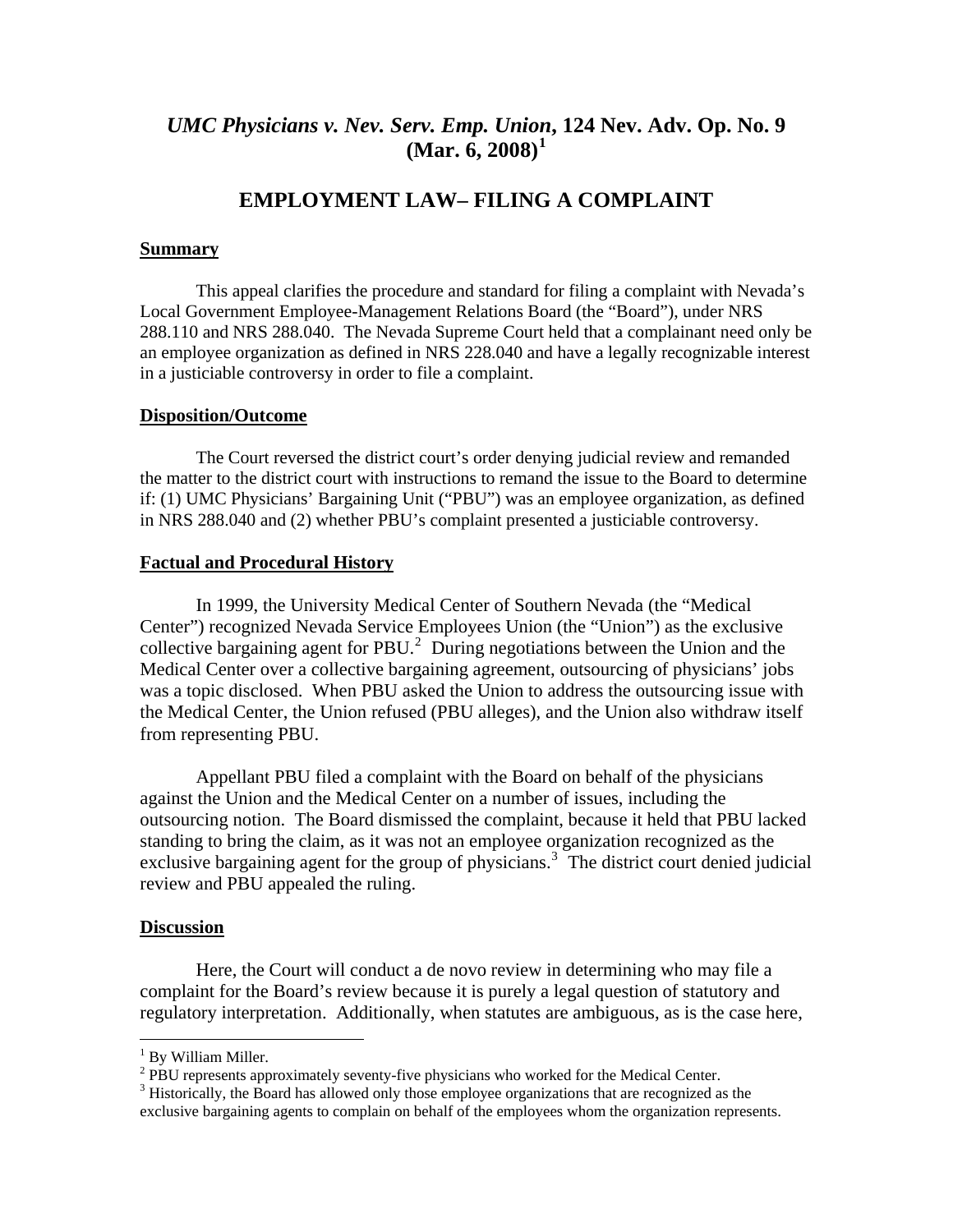the Court will look beyond the statute's plain language and construe it according to the legislative intent of the statute. $4$ 

 There are two statutes and two administrative codes that are used in this analysis: NRS 288.110, which governs complaints before the Board; NAC 288.030, which defines complainants; NRS 288.040, which defines employee organizations; and NAC 288.200, which requires that a justiciable controversy be presented by the complainant. All of these issues will be discussed in turn below.

## **I. NRS 288.110**

 NRS 288.110 governs complaints before the board. In pertinent part, NRS 288.110(2) states that "[t]he board may hear and determine any complaint arising out of the interpretation of, or performance under, the provisions of this chapter by any local government employer, local government employee or employee organization."<sup>[5](#page-2-1)</sup> Because this statute is ambiguous, this Court will use further judicial interpretation in defining the statute's meaning. After analyzing the legislative intent of the statute, this Court holds that NRS 288.110 requires a party complaining to the Board to be a local government employer, local government employee, or employee organization.

# **II. NAC 288.030**

NAC 288.030 defines complainants. Under NAC 288.030, a complainant may be "[a]n employee organization as defined in NRS 288.040."[6](#page-2-2) Hence, under its own rules, the Board must allow "employee organizations" to file complaints.

## **III. NRS 288.040**

 NRS 288.040 defines an "employee organization" as "an organization of any kind having as one of its purposes improvement of the terms and conditions of employment of local government employees."<sup>[7](#page-2-3)</sup> Because "an organization of any kind" is very broad language, this Court turns to federal law interpreting a "labor organization" for guidance. In general, the federal courts require only that a "labor organization" be "an organization or entity that is representing someone's interests."[8](#page-2-4) Thus, an organization need not have a formal structure or bylaws, just have some structure to it.<sup>[9](#page-2-5)</sup> Hence, an "employee" organization," as defined in NRS 288.040, is any association that has some internal organization and is seeking to improve the employee's working conditions.

 $\overline{a}$ 4 Valdez v. Employers Ins. Co. of Nev., 162 P.3d 148, 151 (Nev. 2007).

<span id="page-2-1"></span><span id="page-2-0"></span><sup>&</sup>lt;sup>5</sup> Nev. Rev. Stat. § 288.110 (2007).

<span id="page-2-2"></span><sup>&</sup>lt;sup>6</sup> NEV. ADMIN. CODE § 288.030 (2007).

<sup>&</sup>lt;sup>7</sup> NEV. REV. STAT.  $\S$  288.040 (2007).

<span id="page-2-4"></span><span id="page-2-3"></span>Correll v. Teamsters Union Local No. 828, 934 F. Supp. 1124, 1128 (N.D. Iowa 1996).

<span id="page-2-5"></span><sup>9</sup> N.LR.B. v. Sweetwater Hosp. Ass'n, 604 F.2d 454, 457 n.5 (6th Cir. 1979)